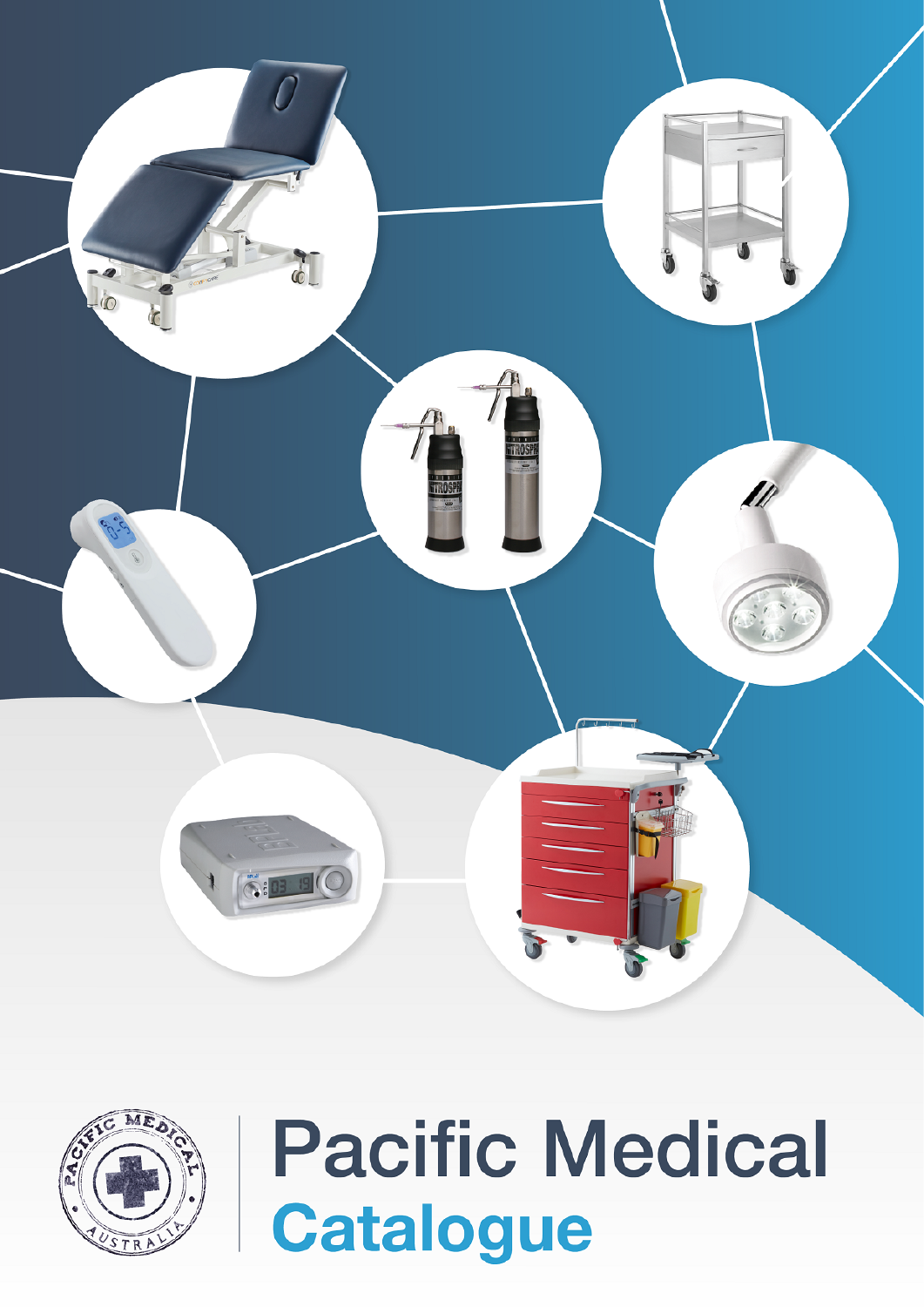# **TABLE OF CONTENTS**

| <b>Pulse Oximetry</b> |  |
|-----------------------|--|
|-----------------------|--|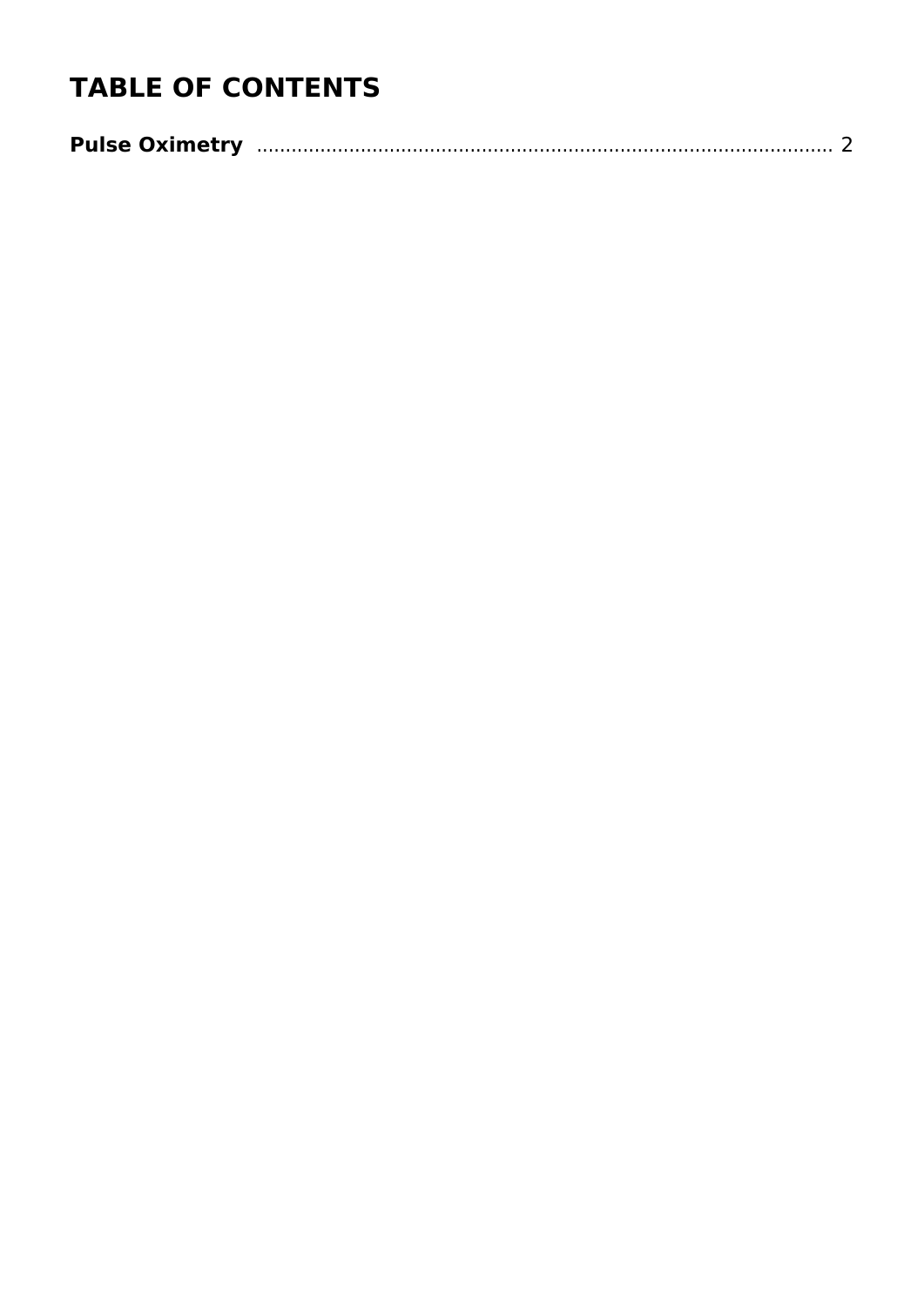# **PULSE OXIMETRY**

<span id="page-2-1"></span><span id="page-2-0"></span>

### **PULSE OXIMETER FINGERTIP**

A small pulse oximeter intended for measuring the pulse oxygen saturation, pulse rate and perfusion index through a users finger. Suitable for monitoring of adult & paediatric patients in medical clinics, hospitals and at home.

#### **Pulse Oximeter Features:**

Special splash proof and drop resistant design OLED display of SpO2, PR, PI, pulse bar & waveform Spot check and continuous pulse oximeter measurement modes Pulse rate analysis for spot check measurement Up to 12 groups SpO2 data storage Audible & visual alarm with low battery indication Automatic power on/off Four direction display Artefact removal & anti motion Accurate & sensitive

#### **Pulse Oximeter Specification:**

#### **Spo2**

Transducer: Dual-wavelength LED sensor Measuring range: 35-100% Measuring accuracy:  $\leq 2\%$  range from 70-100%

#### **Pulse Rate**

Measuring range: 30-240bpm Measuring accuracy:  $\pm 2$ bpm or  $\pm 2$ % (whichever is the greater)

#### **Perfusion Index** Display range: 0-20%

#### **Default Alarm Limit**

SpO2 low limit: 90% Pulse rate high limit: 120bpm Pulse rate low limit: 50bpm

#### **Measuring Mode**

30 seconds spot check mode Continuous mode

**Dimensions, Weight & Power**

Dimensions: 56x34x30mm (L x W x H) Weight: 52g Power: 2 x AAA alkaline battery

**ORDER CODE: PMFPO**

[Click For More Information](https://pacificmedical.com.au/product/fingertip-pulse-oximeter/?utm_source=file&utm_medium=PDF&utm_campaign=pulse-oximetry&utm_term=Pulse+Oximeter+Fingertip)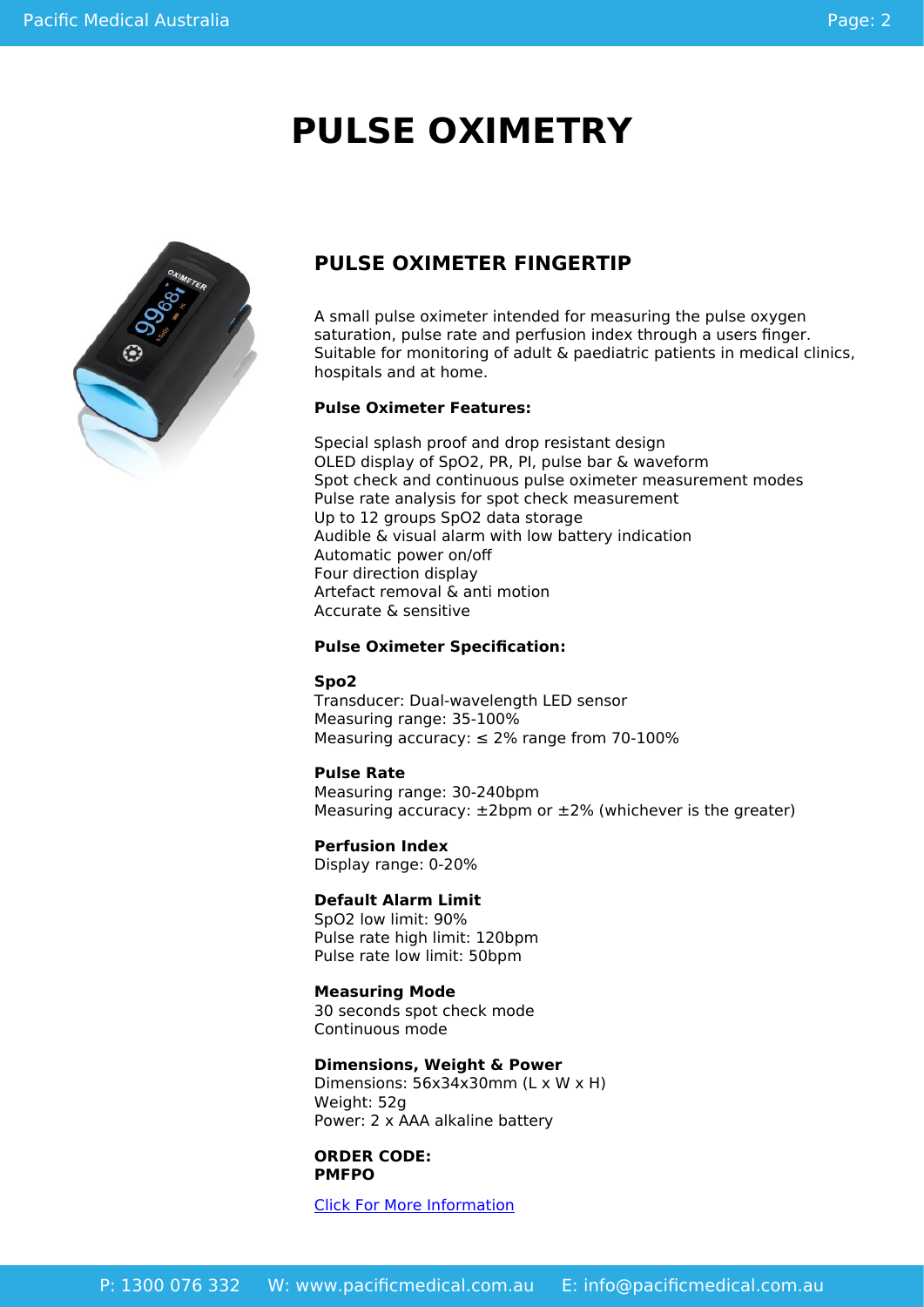P: 1300 076 332 W: www.pacificmedical.com.au E: info@pacificmedical.com.au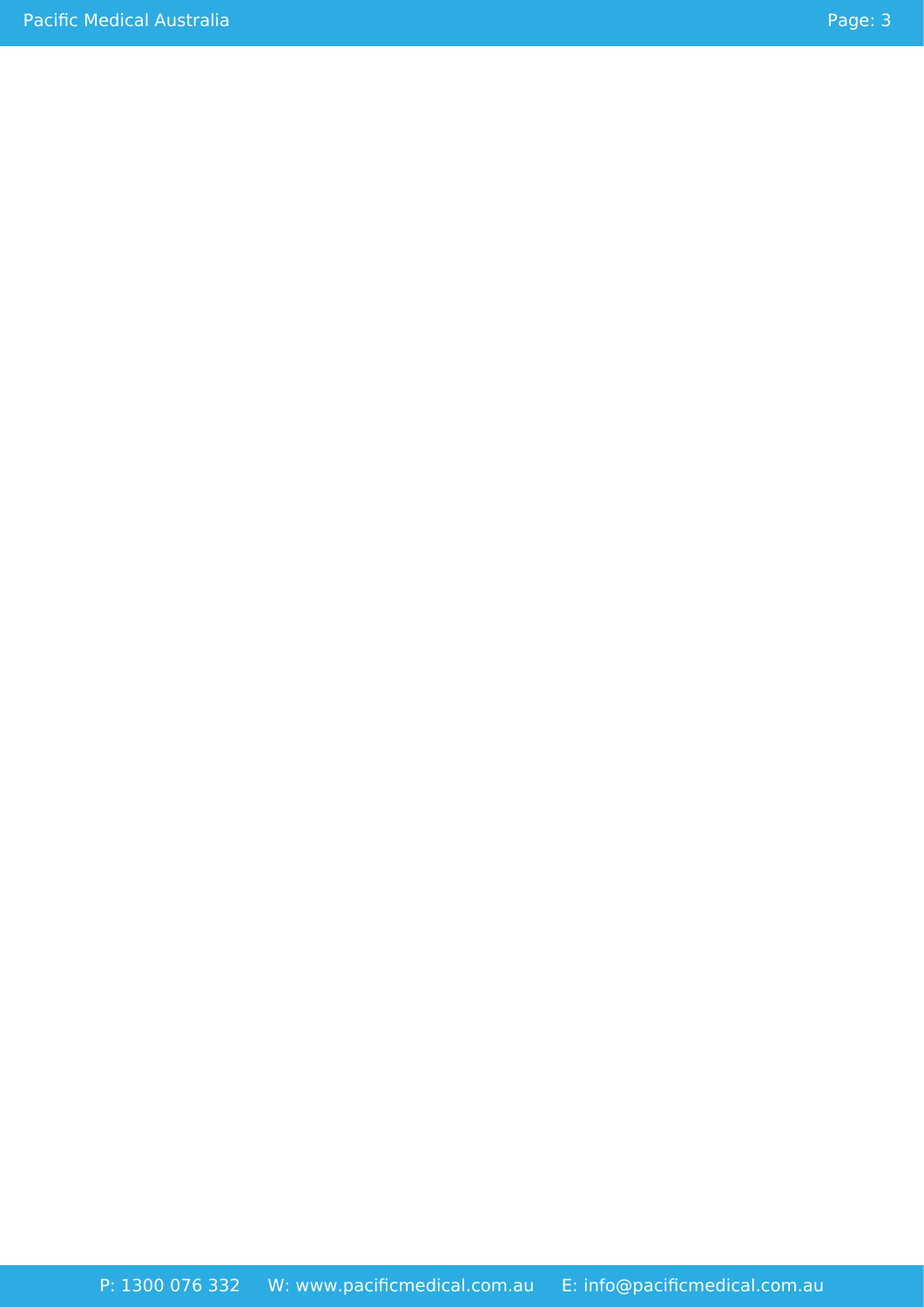# **INDEX**

## **P**

Pulse Oximeter Fingertip [2](#page-2-1)